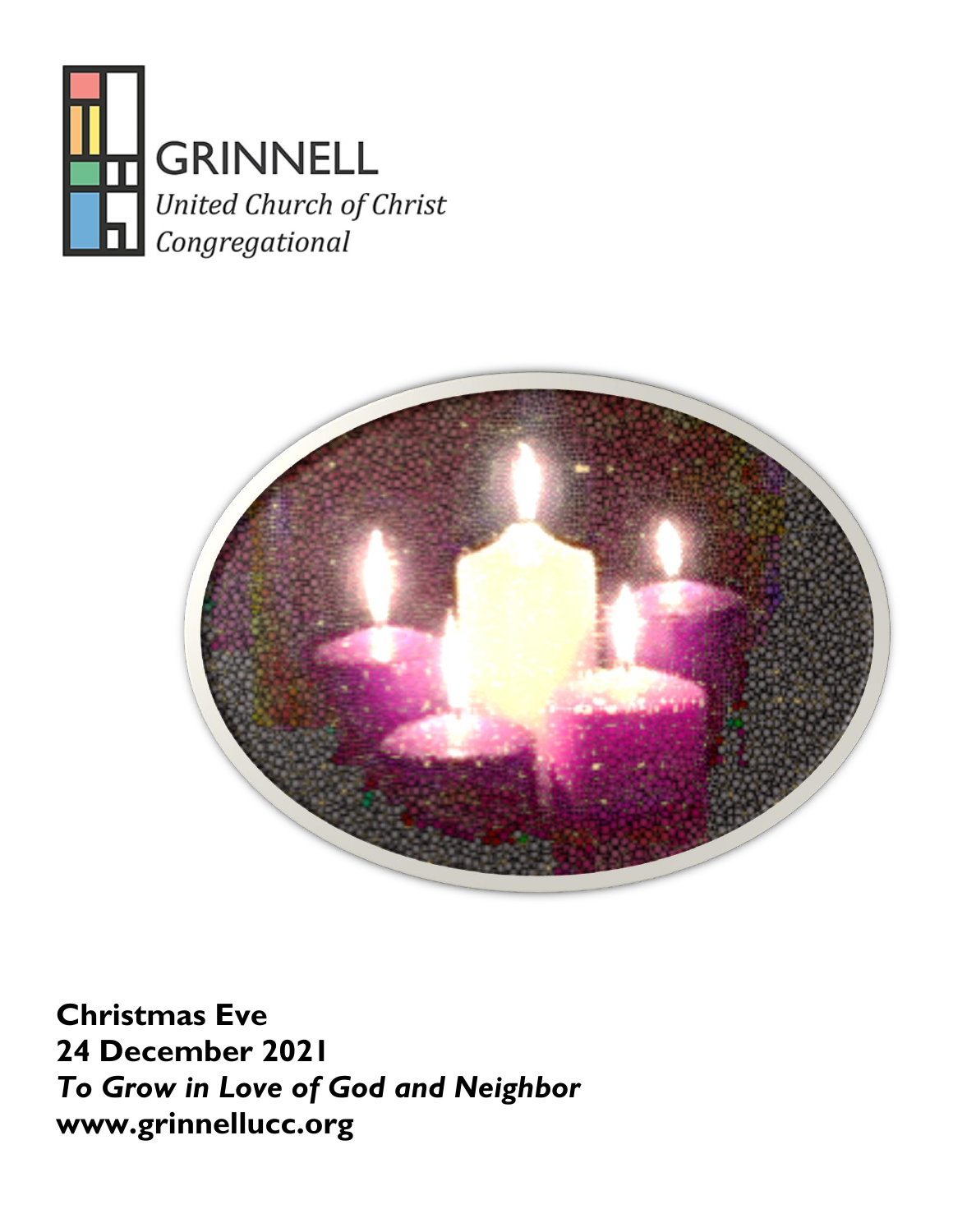#### **Order of Worship Grinnell United Church of Christ Christmas Eve**

*As a safety precaution during COVID, please remain masked and silent during the worship service (as in no congregant singing nor praying aloud EXCEPT for Silent Night where you will be invited to sing with masks in place). Thank you for helping to keep each other safe.*

**PRELUDE** *Coventry Carol*, 16th century English *Beside Thy Cradle Here I Stand*, arr. J. S. Bach (1685-1750) *Now Sing We, All Rejoice!* arr. Friederich Wilhelm Zachau (1663-1712)

### **INVOCATION**

We waited. And imagined a savior. We imagined power. One like the world but stronger and on our side. We imagined a king on a white horse wielding a sword. We got a baby born in a stable among the livestock. We imagined the work done for us through the destruction of our enemies. We receive a baby who will teach us our calling to seek reconciliation and to love expansively. Praise be to God for the unexpected babe of Bethlehem. Praise to the wisdom of love. Amen!

# **WELCOME and PASSING OF THE PEACE**

*No matter who you are, or where you are on life's journey, you are welcome here!*

The Peace of Christ be with you.... *(silently)* And also with you.

**SCRIPTURE** *Isaiah 62:6-12; Psalm 97*

**HYMN** *O Come, All Ye Faithful* **Treble Vocal Ensemble**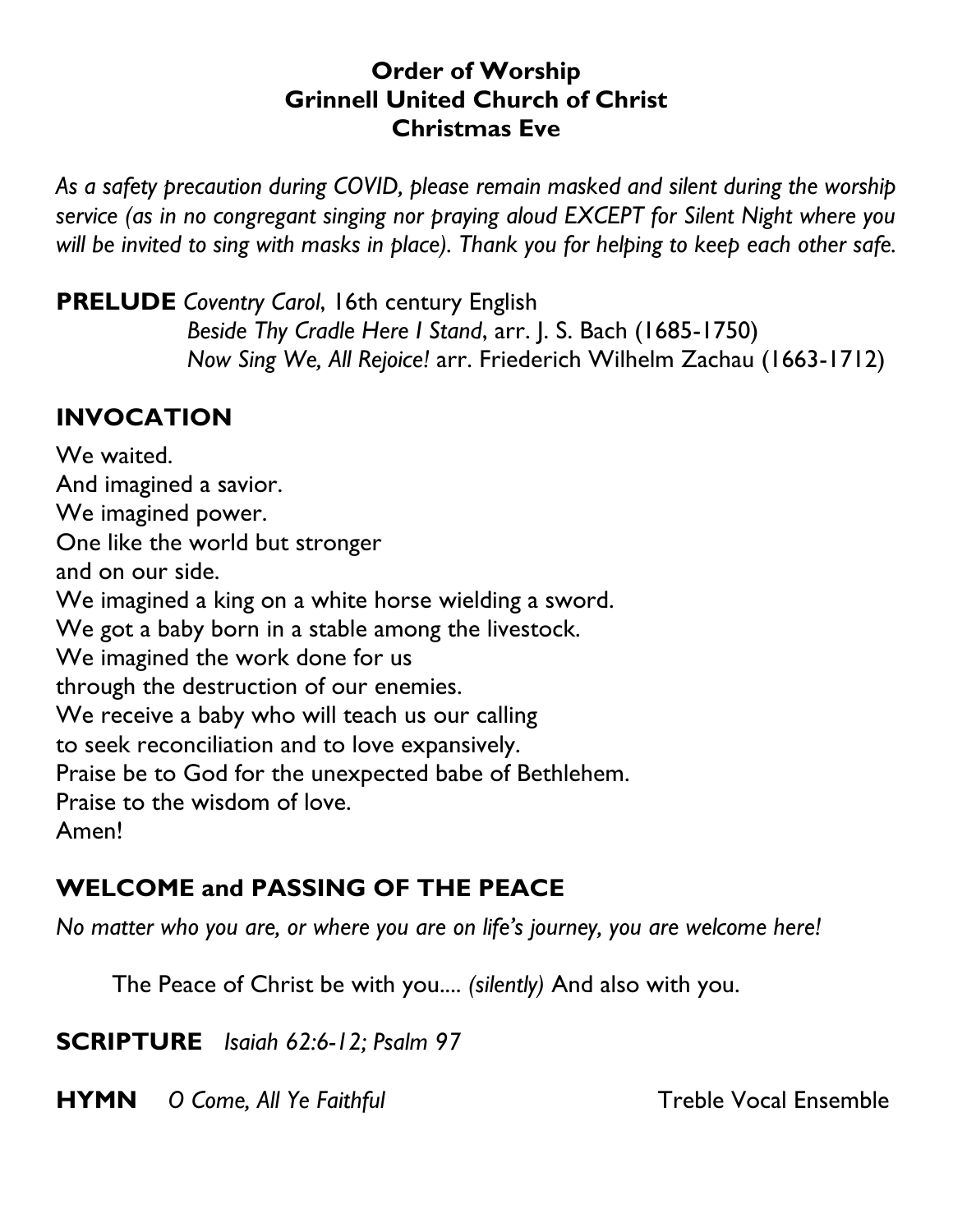# **CHRIST CANDLE LIGHTING**

Rejoice, people of God! The light has come into the world. O God, now we light the candle of your nativity!

With the company of heaven and with sounds of great joy, you come to us. This is the time of light and resplendent joy.

The prophet Isaiah proclaimed a time when those who walked in the shadows would see a great light. A light would shine and a child would be born to us. The evangelist Luke painted the nativity sky and repeated the heavenly song of the angels, "Glory, peace on earth and goodwill!" John declared that this great light is Christ, the Word made flesh. This great light lives among us. By it we behold God's glory—full of grace and truth. At Christ's nativity, we now rejoice.

God, our Life and Light, thank you for coming to us. Thanks for touching all heaven and earth with your splendor. In every corner of the world, shine with your peace. In every corner of our hearts, shine with your grace. Amen.

Shine on us, O God of justice; Guide our path through gloom of night; Bear within us Wisdom's glory; Come to us, O Christ the Light. Glory be to God and peace on earth Christ is born! Alleluia!

**SERMON** Luke 2:1-20

# **SILENT REFLECTION**

**SPECIAL MUSIC** *O Holy Night,* Adolphe Adam (1803-1856) Erin Bustin, accompanied by Ian Moschenross

# **BENEDICTION**

# **WELCOMING THE LIGHT OF THE WORLD**

*Pastor Jessica will begin the candle lighting. Please pass the light from neighbor to neighbor by tipping the unlit candle into the flame --no need to tip the lighted candle.*

#### **HYMN** PH 138 *Silent Night*

*Please exit the building in silence.* 

*Join us for Carols, Coffee & Cake on Sunday December 26th, at 10:30am.*